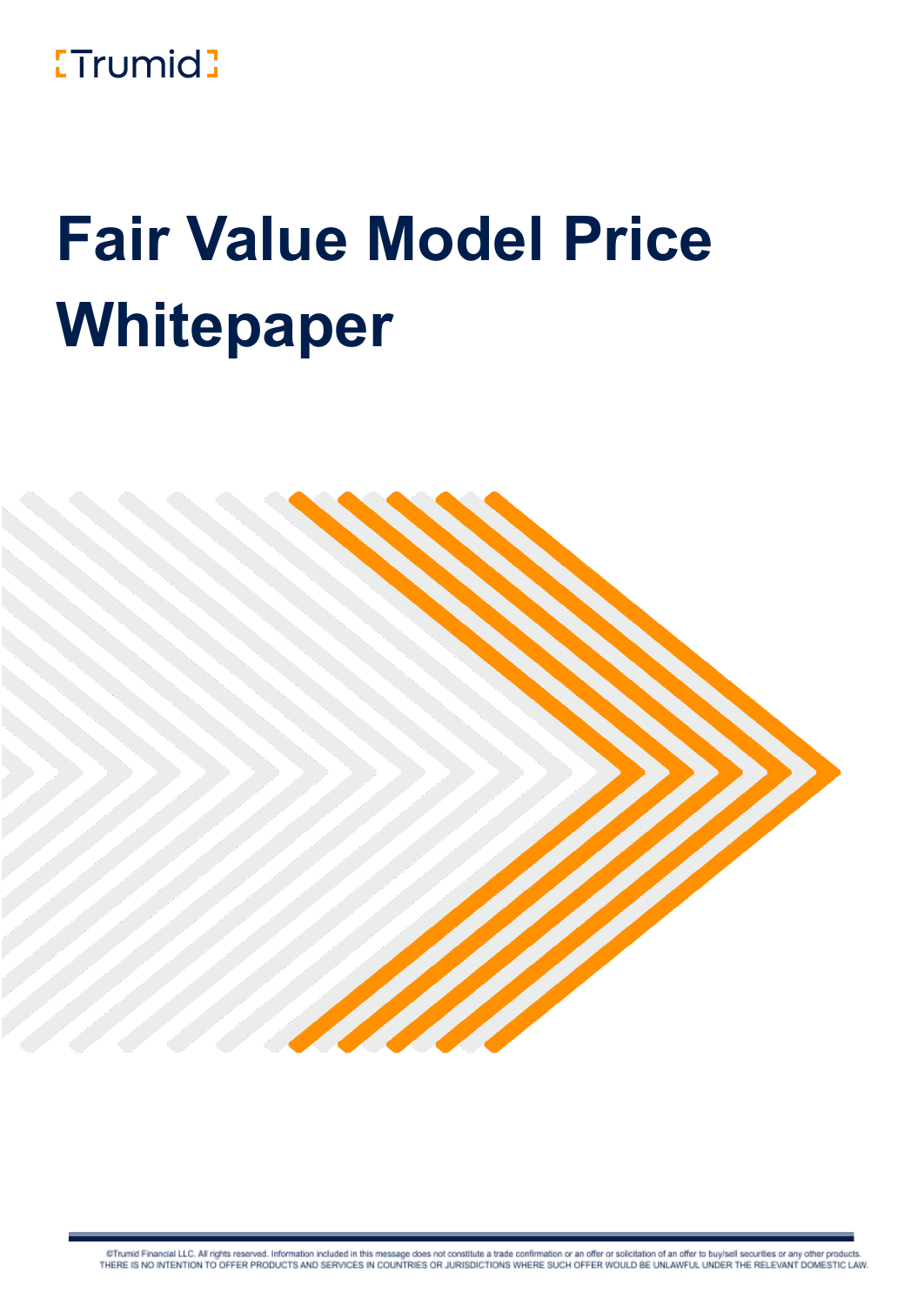#### **Overview**

For liquid asset classes, pre-trade transparency is often readily available via real-time, central limit order books and continually ticking transactions. For an asset class like corporate bonds, liquidity is lower and tick data is generally not available. Trumid believes a continuous pricing service that is reliable and objective will improve liquidity by providing a consistent source of pre-trade transparency.

We offer this through our Fair Value Model Price – FVMP for short. It is an adaptive model that produces levels for approximately 22,000 corporate bonds every five minutes based on observations from multiple data sources. The model also delivers a bid-offer that reflects expected transaction costs for each bond, as well as a confidence score for each level. Finally, we produce confidence intervals, which give probabilistic ranges of outcomes for upcoming prints.

The model uses cutting-edge mathematical techniques to achieve its superior performance. With machine learning, Bayesian statistics, structural models of issuer dynamics, and individual bond cashflows, the model outperforms its peers. In particular, FVMP outperforms the MKTX Composite+ bond pricer by 11%, according to a recent whitepaper evaluating its performance. See "FVMP Accuracy and Competitors" for more details.

In this paper, we discuss current pricing methods and Trumid's approach. We also frame what we believe is the best method to assess model performance.

#### **Current Pricing Methods**

There are two dominant approaches to intraday corporate bond pricing: matrix pricing and evaluated pricing. Matrix pricing estimates a bond's price based on a group of other bonds with similar attributes but higher observability. Resulting prices are useful for back-of-the-envelope exercises but are generally not precise enough to inform trading. The quality of the estimate depends entirely on the choice of proxy bonds: choose the wrong bonds and get a poor price. This leads to a poorly defined problem which has not been reasonably solved by the industry.

Evaluated pricing (EP) aims to make price estimates more defensible by combining a methodology with human evaluators. Their main job is to apply weights to model inputs to arrive at final levels. They also address complaints when a price is challenged by consumers. A significant shortcoming of EP becomes apparent when one examines the enormity of the corporate bond universe. With over 40,000 active USD-denominated corporate bonds, scalability and consistency become difficult for any human-driven process. The sheer quantity of tradable corporate bonds makes holistically accurate pricing difficult, and even more so when it must be done continuously throughout the day.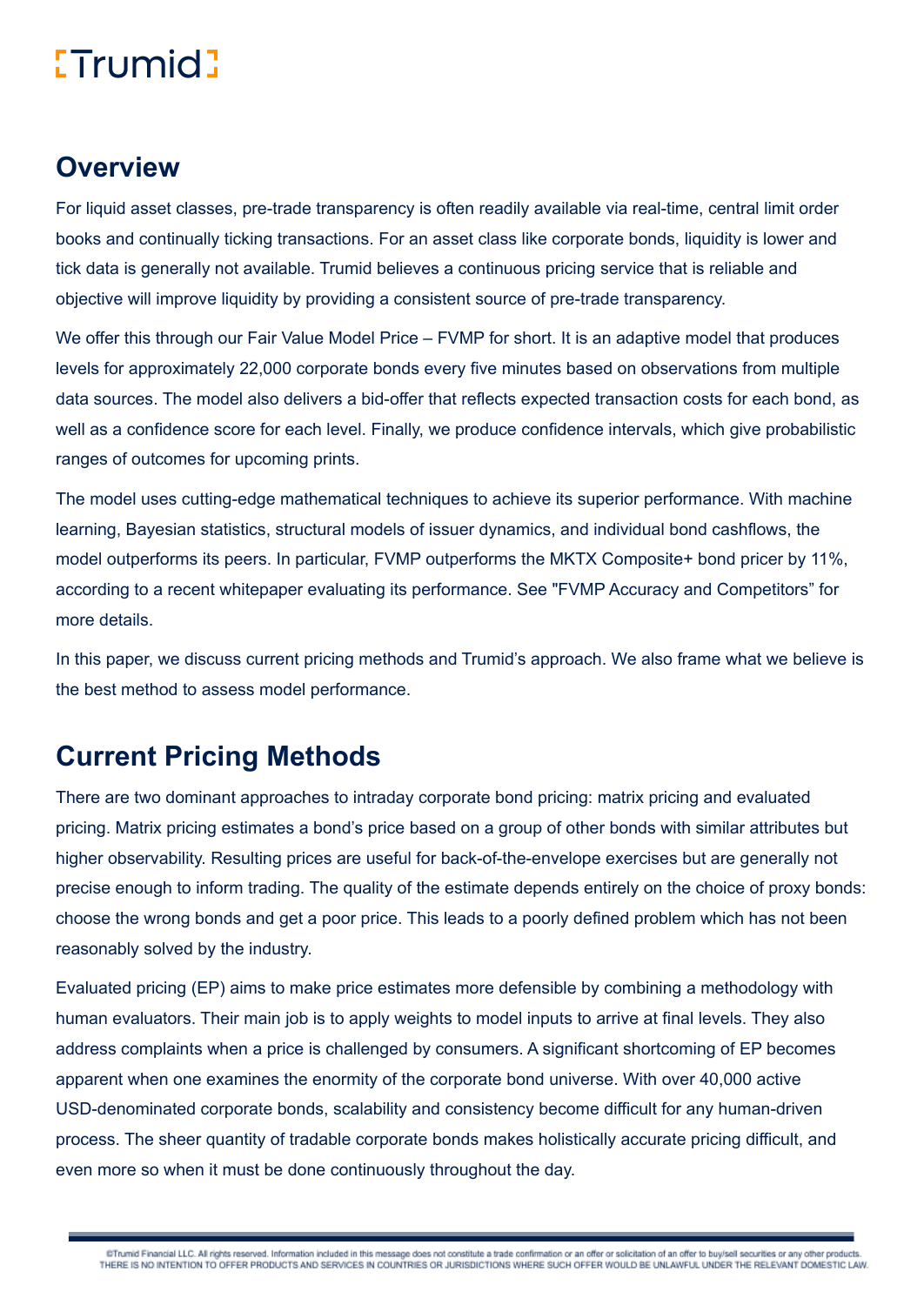### **FVMP Methodology**

FVMP's main objective is to produce bond mids that estimate the next dealer-dealer TRACE print. The model targets intraday trading and is ideally suited for algorithmic trading engines that need a fair mid for estimation purposes. FVMP is used on the Trumid trading platform for numerous purposes and forms its algorithmic core. In conjunction with mids, the model also provides a bid-offer and confidence levels, as described in more detail below.

The model uses machine learning and Bayesian statistics to produce its levels. Highly liquid CUSIPs are mostly observed and reflected by the model, which estimates levels using advanced statistical filtering techniques. Illiquid CUSIPs are mostly priced by inference: other bonds across the issuer complex propagate information across the yield curve. Liquid bonds also benefit from this effect.



**FIGURE 1:** A comparison of FVMP vs two naïve models for a REG-S bond. The orange curve simply reports the last TRACE print and is highly stale because the bond is illiquid. The red curve implies its levels from dealer runs. This is an improvement from the TRACE model but still gaps when prints occur. The green curve is the FVMP model, which smoothly interpolates between TRACE prints. In between, it tracks the movement of the issuer curve, as reflected by the square dots representing other bonds of the issuer. In particular, it tracks the registered bond exactly. While this is a simplified example, it extends to all bonds regardless of liquidity and structural relationship.

FVMP's bid-offer and confidence score give shape to a bond's transaction costs and volatility. The bid-offer model estimates the cost a customer will pay when buying and selling vs. a dealer over a short period of time. The confidence score does two things: first, it rates the consistency and recency of observable market data. Second, it gives the probabilistic distribution of the next TRACE print. For any given x, it gives a range of levels such that the next TRACE print will lie in that range with probability x.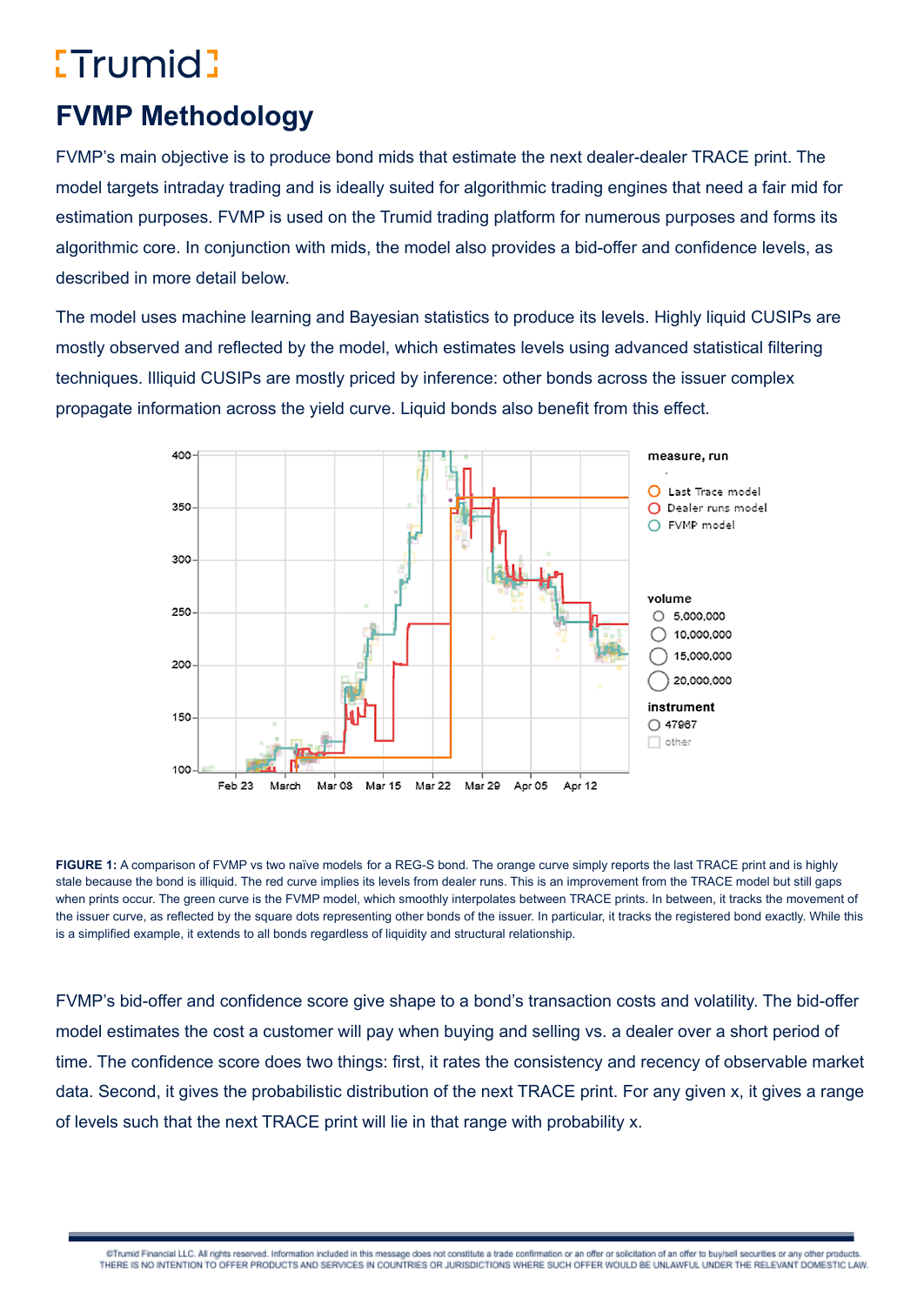Compared with the previously described pricing approaches, FVMP offers several advantages. Matrix pricing suffers from methodological flaws that are impossible to fix. Evaluated pricing admits that its algorithms are not sufficient and need human intervention. It also often aims at conservative or "defensible" pricing which is not necessarily consistent with intraday trading. FVMP on the other hand uses superior, state-of-the-art analytical techniques to produce the full picture of a bond's behavior without the subjective element of human intervention. It is used every day on the Trumid trading platform to provide a superior trading experience for market participants.

#### **FVMP Accuracy and Competitors**

Given the model's objective of estimating mids that match upcoming dealer-dealer TRACE prints, we benchmark the model to this metric: absolute deviation from those prints. In general, one expects this estimate to get worse over time between prints. Again, FVMP overcomes this issue by using continual inputs across the issuer curve to damp error with exogenous information.



**FIGURE 2:** Simulated bond price with 10-day price forecast. The uncertainty of the forecast grows over time. As liquidity decreases, the accuracy of event-based pricing degrades quickly. FVMP supplements CUSIP-specific data with information across the curve to produce a more continuous estimate.

FVMP achieves best-in-class performance across the corporate bond universe. In backtesting, the average error is less than the difference between observed buys and sells, and inside dealer markets. The error of course fluctuates over time with market conditions, so we update model performance monthly and post results to our website [here](https://www.trumid.com/quantitative-products/) (https://www.trumid.com/quantitative-products/).